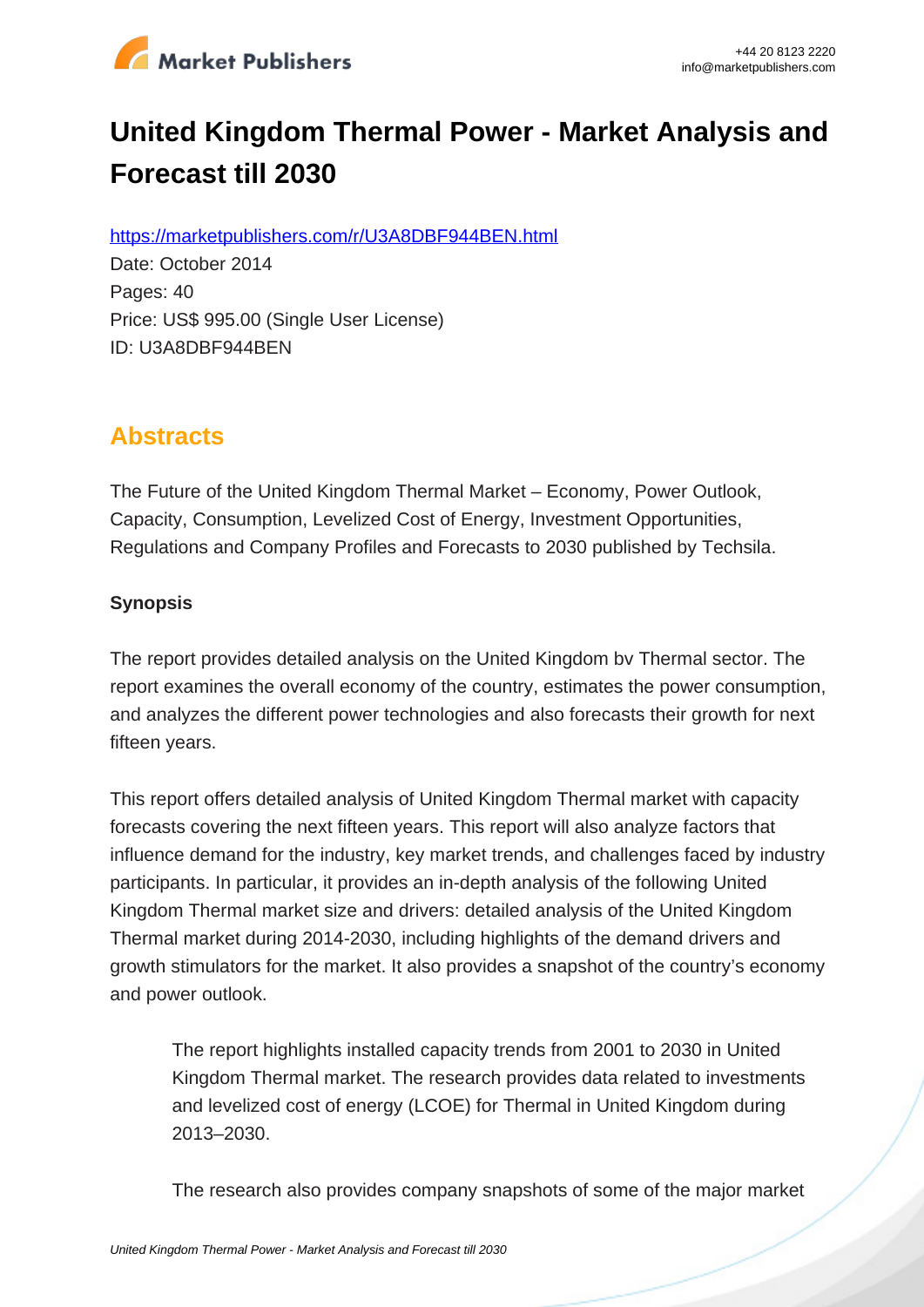

participants. The report is built using data and information sourced from proprietary databases, secondary research and in-house analysis by team of industry experts.

The report analyzes the power market scenario in United Kingdom (includes thermal, hydro and renewable energy sources) and provides future outlook with forecasts up to 2030.

The research provide details economy and renewable power market outlook in the country (includes wind, small hydro, biopower and Solar PV) and provides forecasts up to 2030.

#### **Reasons To Buy**

Understand the industry dynamics, growth trends and key challenges to assist in decision making

Identify business opportunity across the value-chain with information on product prices, and opportunity analysis

Benchmark various industry participants present and identify performers, laggards and emerging players

Use the data and analysis to develop business plan, formulate strategies, analyze companies and benchmark countries for investment

Leverage the data and insights to save time on your research project while doing so economically. This will help you in spending time in adding additional values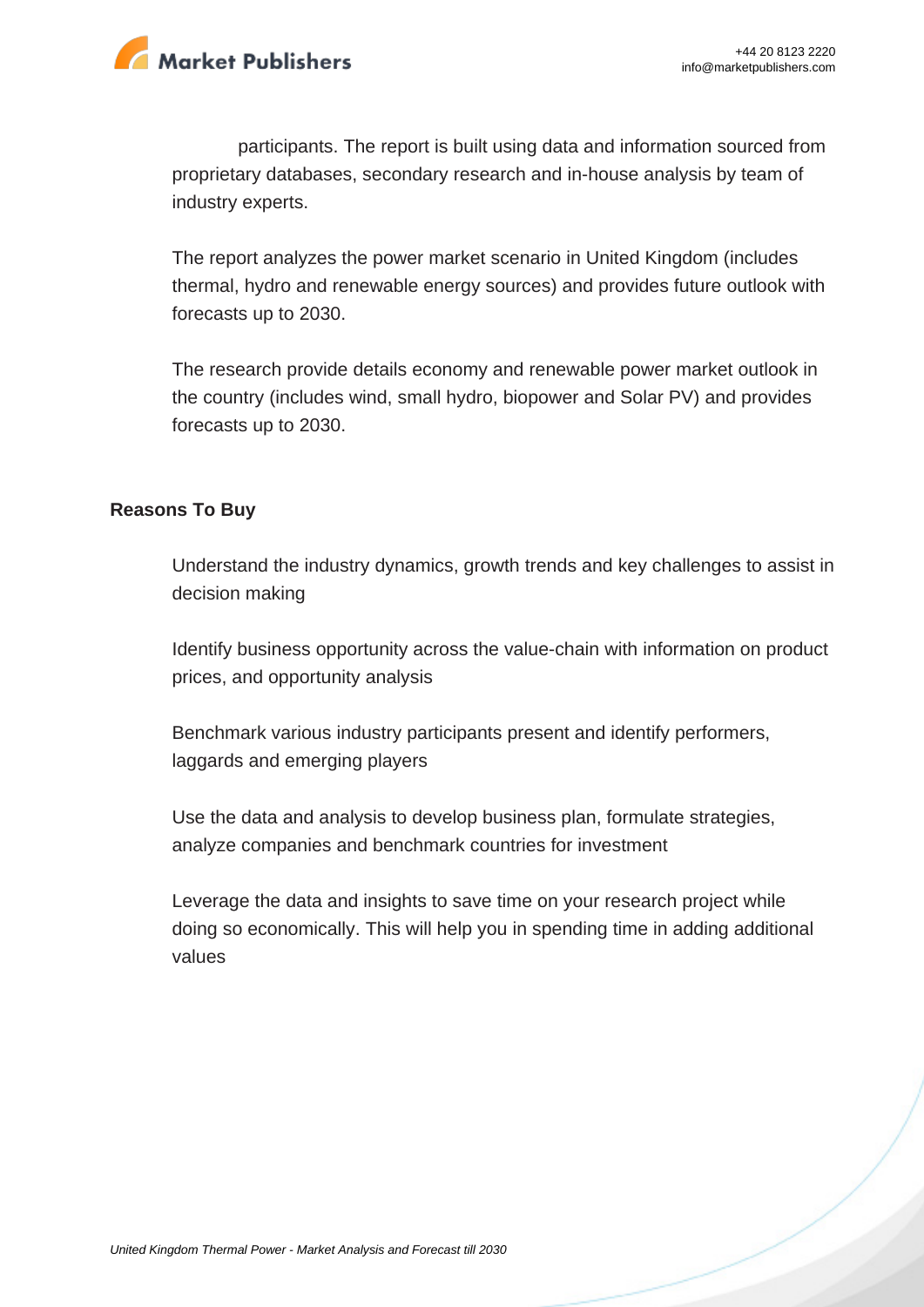

# **Contents**

#### **1. TABLE OF CONTENTS**

- 1.1. Table of Contents
- 1.2 List of tables
- 1.3 List of figures

#### **2. UNITED KINGDOM ECONOMY**

- 2.1. United Kingdom Economy Overview
- 2.2. United Kingdom, GDP at Real Prices and % Change, \$Billion, 2001-2030
- 2.3. United Kingdom, GDP Segmentation, %, 2004, 2012
- 2.4. United Kingdom, Inflation, %, 2003-18
- 2.5. United Kingdom, Unemployment Rate, %, 2003-18
- 2.6. United Kingdom, Population and % Change, Million, 2001-2030
- 2.7. United Kingdom, Government Total Expenditure, \$Billion, 2003-2018
- 2.8. United Kingdom, Government Net Debt as % of GDP, %, 2003-2018
- 2.9. United Kingdom, AtKearney FDI Confidence Index, Rank, 2012-2013
- 2.10. United Kingdom, Ease of Doing Business World Bank Index, 2013-14

#### **3. UNITED KINGDOM POWER MARKET**

- 3.1. United Kingdom Power Market Overview
- 3.2. United Kingdom, Net Power Consumption and T&D Loss %, 2001-2030
- 3.3. United Kingdom, Imports, Exports and Net Imports, GWh, 2001-2030
- 3.4. United Kingdom Power Consumption Sensitivity Analysis, 2030
- 3.5. United Kingdom, Power Market Growth, MW, 2001-2030
- 3.6. United Kingdom, Power Market Share, %, 2013 and 2030 Scenarios
- 3.7. United Kingdom, Power Capacity Net Additions Breakup, MW, 2013-2030
- 3.8. United Kingdom Power Analysis Matrix, %, 2013-2030
- 3.9. United Kingdom Power Investments Breakup, \$Million, 2013-2030
- 3.10. United Kingdom Power LCOE, (\$/MWh), 2013-2030

#### **4. UNITED KINGDOM THERMAL POWER MARKET**

- 4.1. United Kingdom, Thermal Market Growth, MW, 2001-2030
- 4.2. United Kingdom, Thermal Market Share, %, 2013 and 2030 Scenarios
- 4.3. United Kingdom, Thermal Capacity Net Additions Breakup, MW, 2013-2030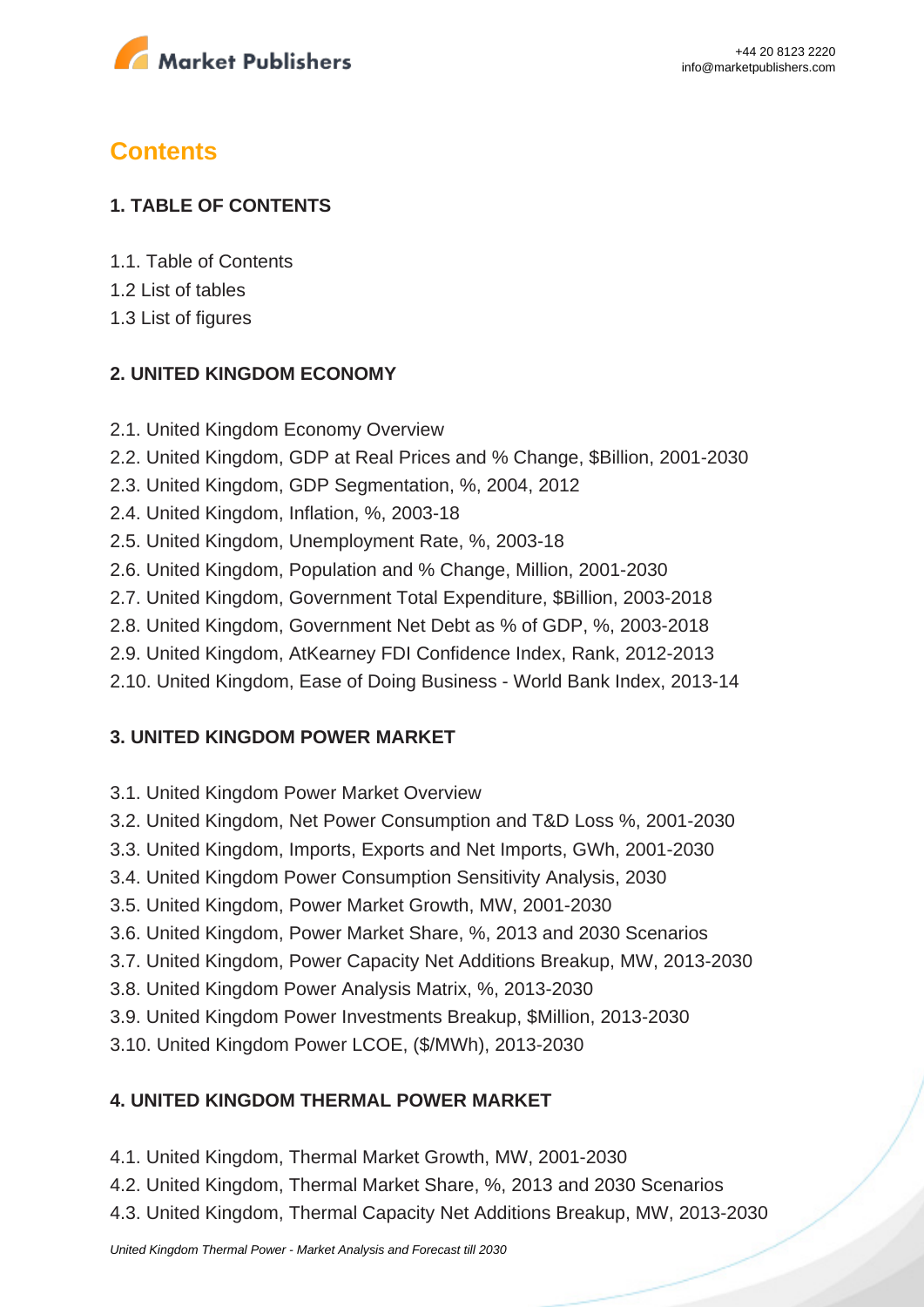

4.4. United Kingdom Thermal Analysis Matrix, %, 2013-2030

#### **5. UNITED KINGDOM COAL POWER MARKET**

5.1. United Kingdom Coal Power Market Overview

5.2. United Kingdom Coal Power Market, Cumulative Installed Coal Capacity, MW, 2001-2030

5.3. United Kingdom Coal Investments, \$Million, 2013-2030

5.4. United Kingdom Coal LCOE, (\$/MWh), 2013-2030

#### **6. UNITED KINGDOM OIL POWER MARKET**

6.1. United Kingdom Oil Power Market Overview

6.2. United Kingdom Oil Power Market, Cumulative Installed Oil Capacity, MW, 2001-2030

#### **7. UNITED KINGDOM GAS POWER MARKET**

7.1. United Kingdom Gas Power Market Overview

7.2. United Kingdom Gas Power Market, Cumulative Installed Gas Capacity, MW, 2001-2030

7.3. United Kingdom Gas Investments, \$Million, 2013-2030

7.4. United Kingdom Gas LCOE, (\$/MWh), 2013-2030

7.5. United Kingdom Gas Opportunities, \$Million

#### **8. THERMAL POWER MARKET, RESPECTIVE COUNTRY, COMPANY PROFILES**

#### **9. APPENDIX**

- 9.1. Market Definitions
- 9.2. Methodology
- 9.3. Secondary Research
- 9.4. Primary Research
- 9.5. Modeling and Forecasting
- 9.6. Market Estimates and Assumptions
- 9.7. LCOE Calculation
- 9.8. Investments
- 9.9. Contacts
- 9.10. Disclaimer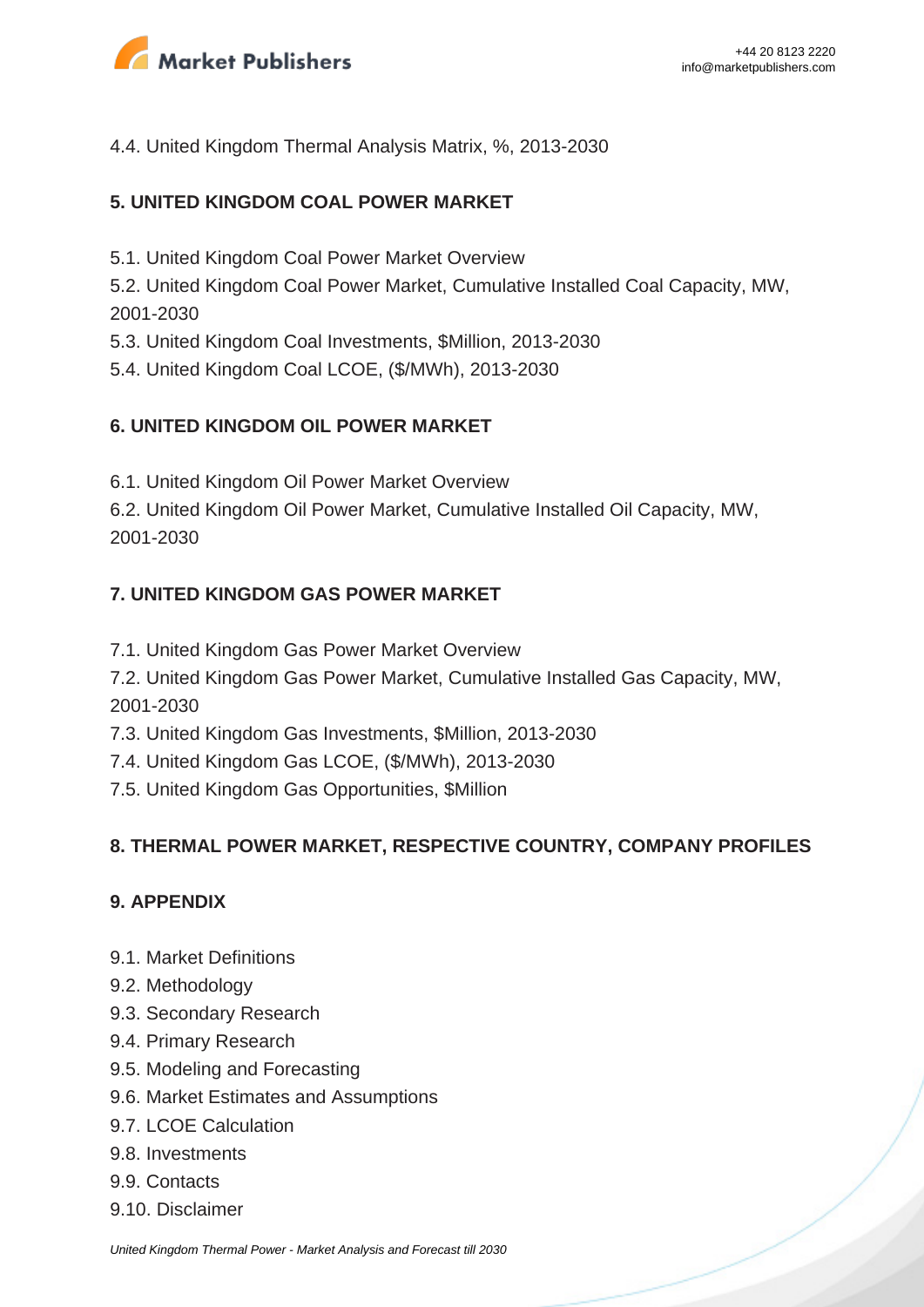

[United Kingdom Thermal Power - Market Analysis and Forecast till 2030](https://marketpublishers.com/report/energy/thermal_power/united-kingdom-thermal-power-market-analysis-n-forecast-till-2030.html)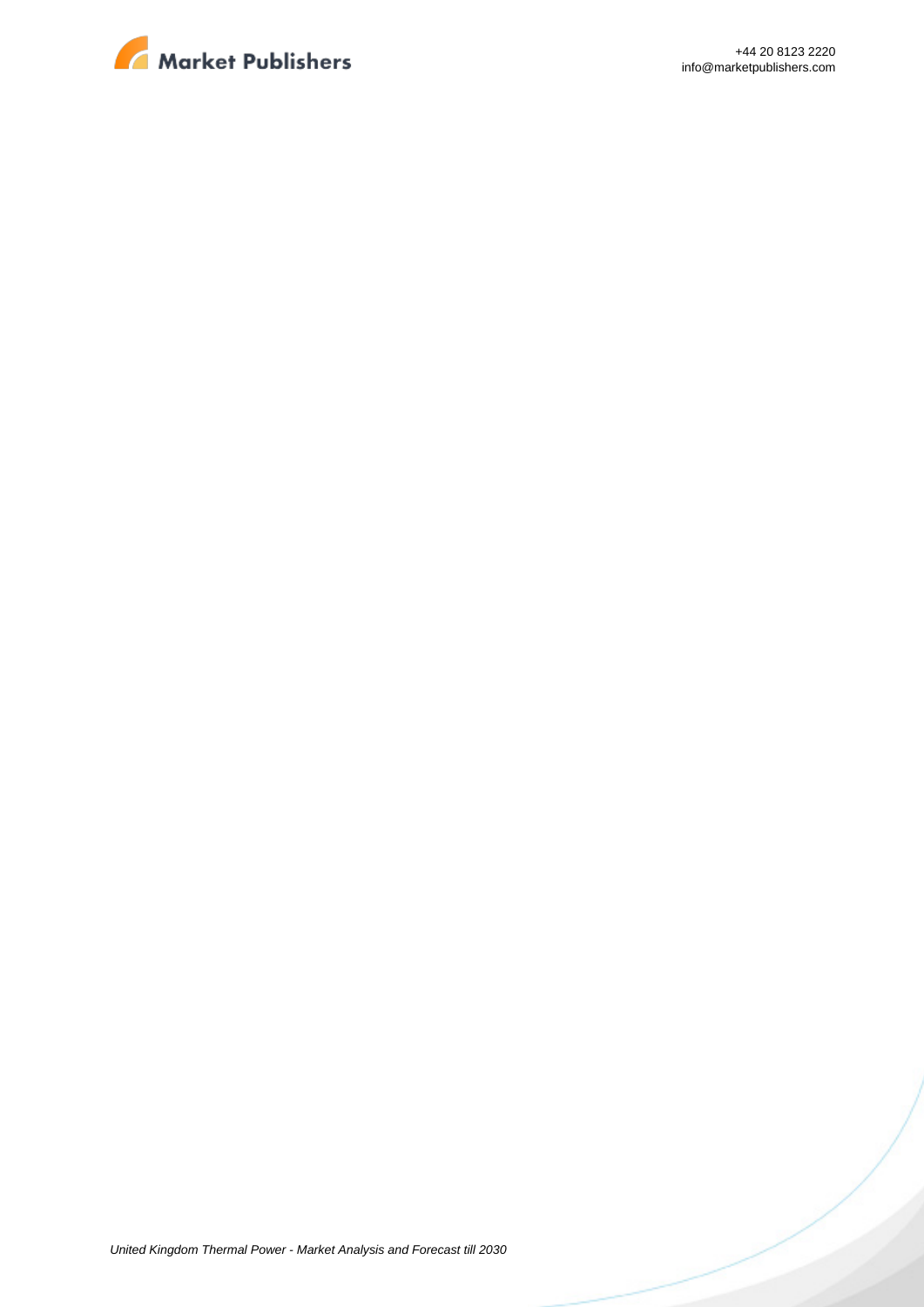

### **List Of Tables**

#### **LIST OF TABLES**

Table 1: United Kingdom, Ease of Doing Business - World Bank Index, 2013-14 Table 2: United Kingdom, GDP at Real Prices and % Change, \$Billion, 2001-2030 Table 3: United Kingdom, Inflation, %, 2003-18 Table 4: United Kingdom, Unemployment Rate, %, 2003-18 Table 5: United Kingdom, Population and % Change, Million, 2001-2030 Table 6: United Kingdom, Government Total Expenditure, \$Billion, 2003-2018 Table 7: United Kingdom Net Power Consumption, GWh, 2001-2030 Table 8: United Kingdom, Imports, Exports and Net Imports, GWh, 2001-2030 Table 9: United Kingdom, Power Market Growth, MW, 2001-2030 Table 10: United Kingdom Power Investments Breakup, \$Million, 2013-2030 Table 11: United Kingdom Power LCOE, (\$/MWh), 2013-2030 Table 12: United Kingdom Coal Power Market, Cumulative Installed Coal Capacity, MW, 2001-2030 Table 13: United Kingdom Coal Investments, \$Million, 2013-2030 Table 14: United Kingdom Coal LCOE, (\$/MWh), 2013-2030 Table 15: United Kingdom Oil Power Market, Cumulative Installed Oil Capacity, MW, 2001-2030 Table 16: United Kingdom Gas Power Market, Cumulative Installed Gas Capacity, MW, 2001-2030

Table 17: United Kingdom Gas Investments, \$Million, 2013-2030

Table 18: United Kingdom Gas LCOE, (\$/MWh), 2013-2030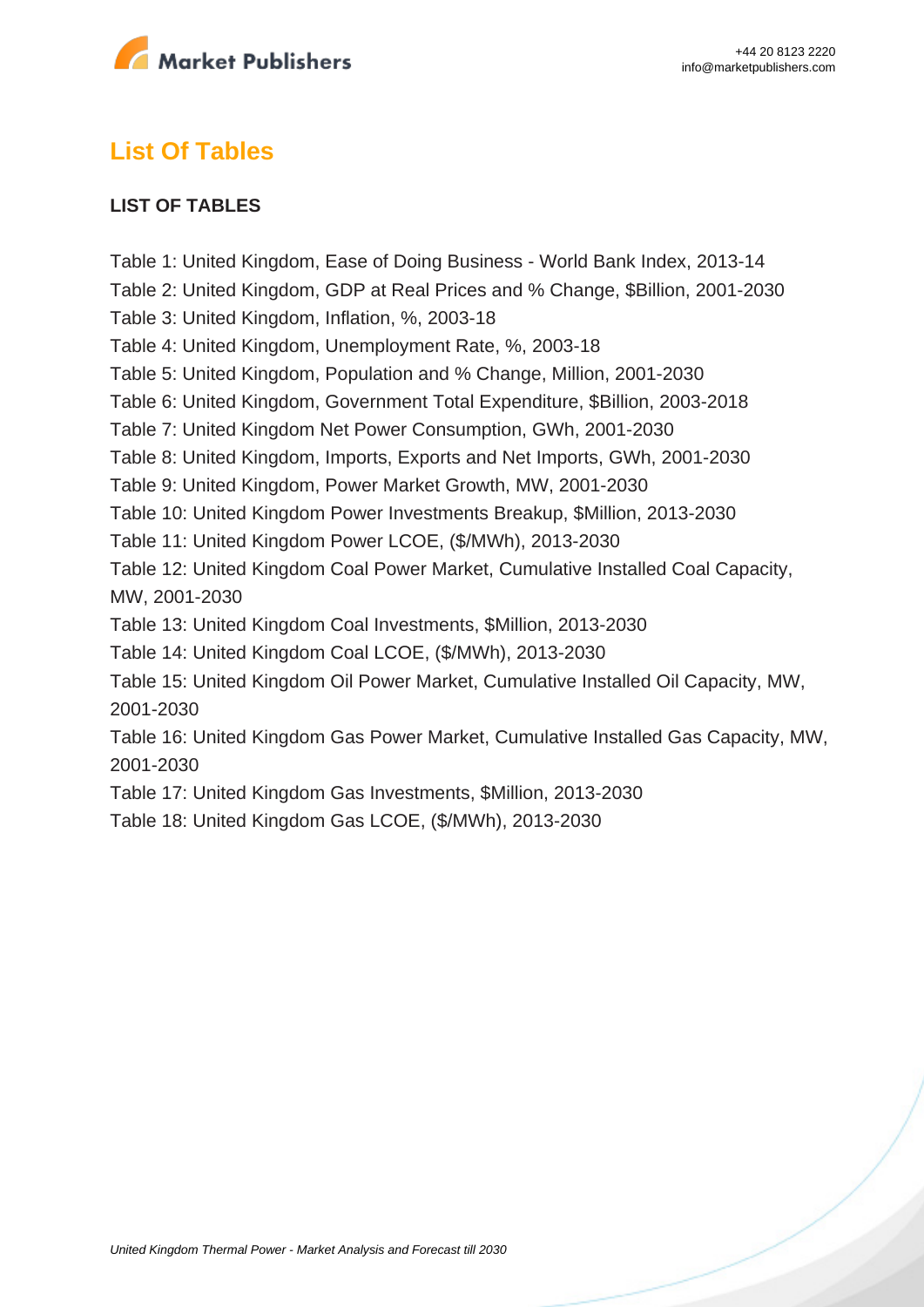

# **List Of Figures**

#### **LIST OF FIGURES**

Figure 1: United Kingdom, GDP at Real Prices and % Change, \$Billion, 2001-2030 Figure 2: United Kingdom, GDP Segmentation, %, 2004, 2012 Figure 3: United Kingdom, Inflation, %, 2003-18 Figure 4: United Kingdom, Unemployment Rate, %, 2003-18 Figure 5: United Kingdom, Population and % Change, Million, 2001-2030 Figure 6: United Kingdom, Government Total Expenditure, \$Billion, 2003-2018 Figure 7: United Kingdom, Government Net Debt as % of GDP, %, 2003-2018 Figure 8: United Kingdom, AtKearney FDI Confidence Index, Rank, 2012-2013 Figure 9: United Kingdom, Net Power Consumption and T&D Loss %, 2001-2030 Figure 10: United Kingdom, Imports, Exports and Net Imports, GWh, 2001-2030 Figure 11: United Kingdom Power Consumption Sensitivity Analysis, 2030 Figure 12: United Kingdom, Power Market Growth, MW, 2001-2030 Figure 13: United Kingdom, Power Market Share, %, 2013 and 2030 Scenarios Figure 14: United Kingdom, Power Capacity Net Additions Breakup, MW, 2013-2030 Figure 15: United Kingdom Power Analysis Matrix, %, 2013-2030 Figure 16: United Kingdom Power Investments Breakup, \$Million, 2013-2030 Figure 17: United Kingdom Power LCOE, (\$/MWh), 2013-2030 Figure 18: United Kingdom, Thermal Market Growth, MW, 2001-2030 Figure 19: United Kingdom, Thermal Market Share, %, 2013 and 2030 Scenarios Figure 20: United Kingdom, Thermal Capacity Net Additions Breakup, MW, 2013-2030 Figure 21: United Kingdom Thermal Analysis Matrix, %, 2013-2030 Figure 22: United Kingdom Coal Power Market, Cumulative Installed Coal Capacity, MW, 2001-2030 Figure 23: United Kingdom Coal Investments, \$Million, 2013-2030 Figure 24: United Kingdom Coal LCOE, (\$/MWh), 2013-2030 Figure 25: United Kingdom Oil Power Market, Cumulative Installed Oil Capacity, MW, 2001-2030 Figure 26: United Kingdom Gas Power Market, Cumulative Installed Gas Capacity, MW, 2001-2030 Figure 27: United Kingdom Gas Investments, \$Million, 2013-2030 Figure 28: United Kingdom Gas LCOE, (\$/MWh), 2013-2030

Figure 29: United Kingdom Gas Opportunities, \$Million